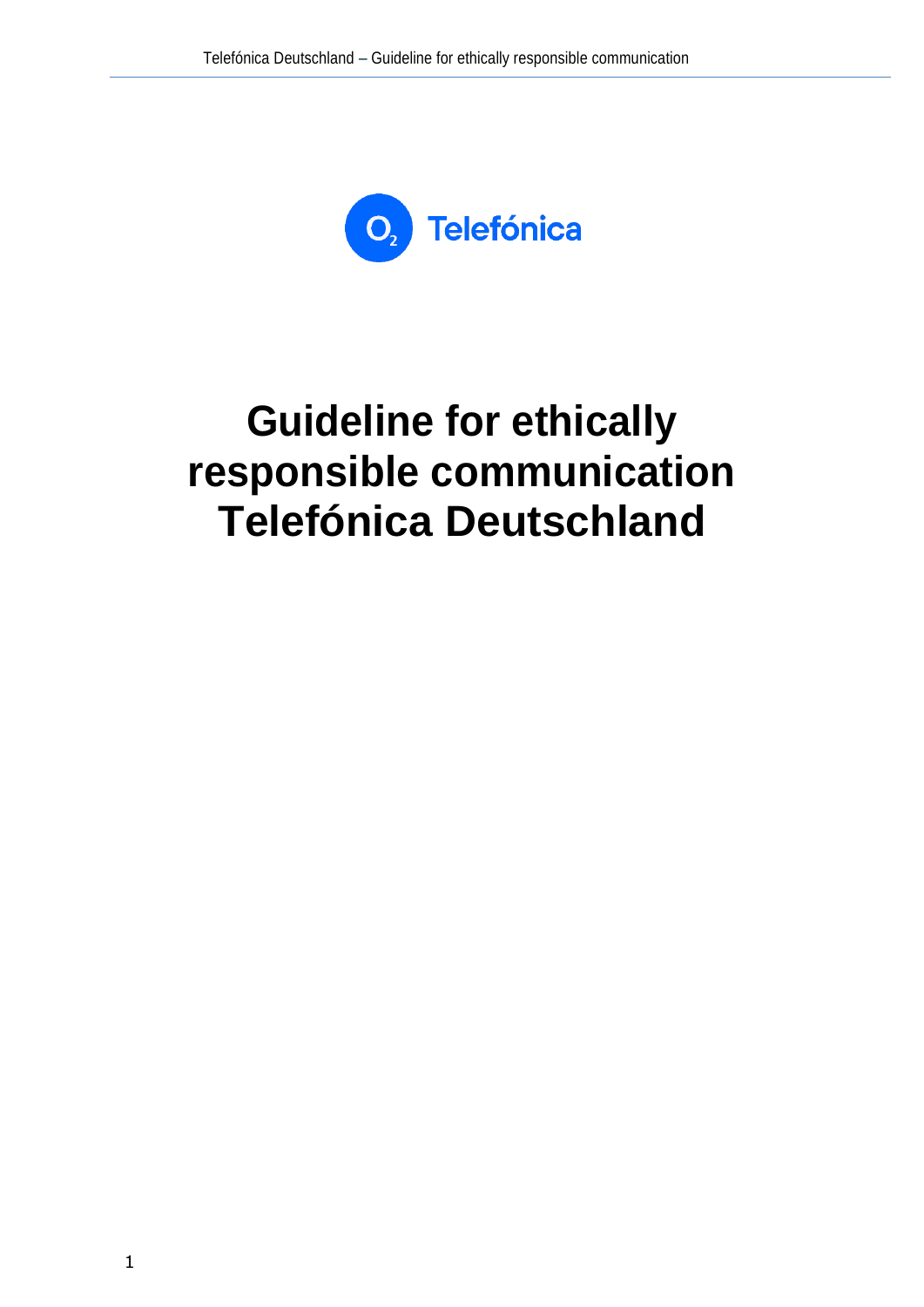Corporate Policy

Approved by the Management Board of Telefónica Deutschland in February 2022

Telefónica Deutschland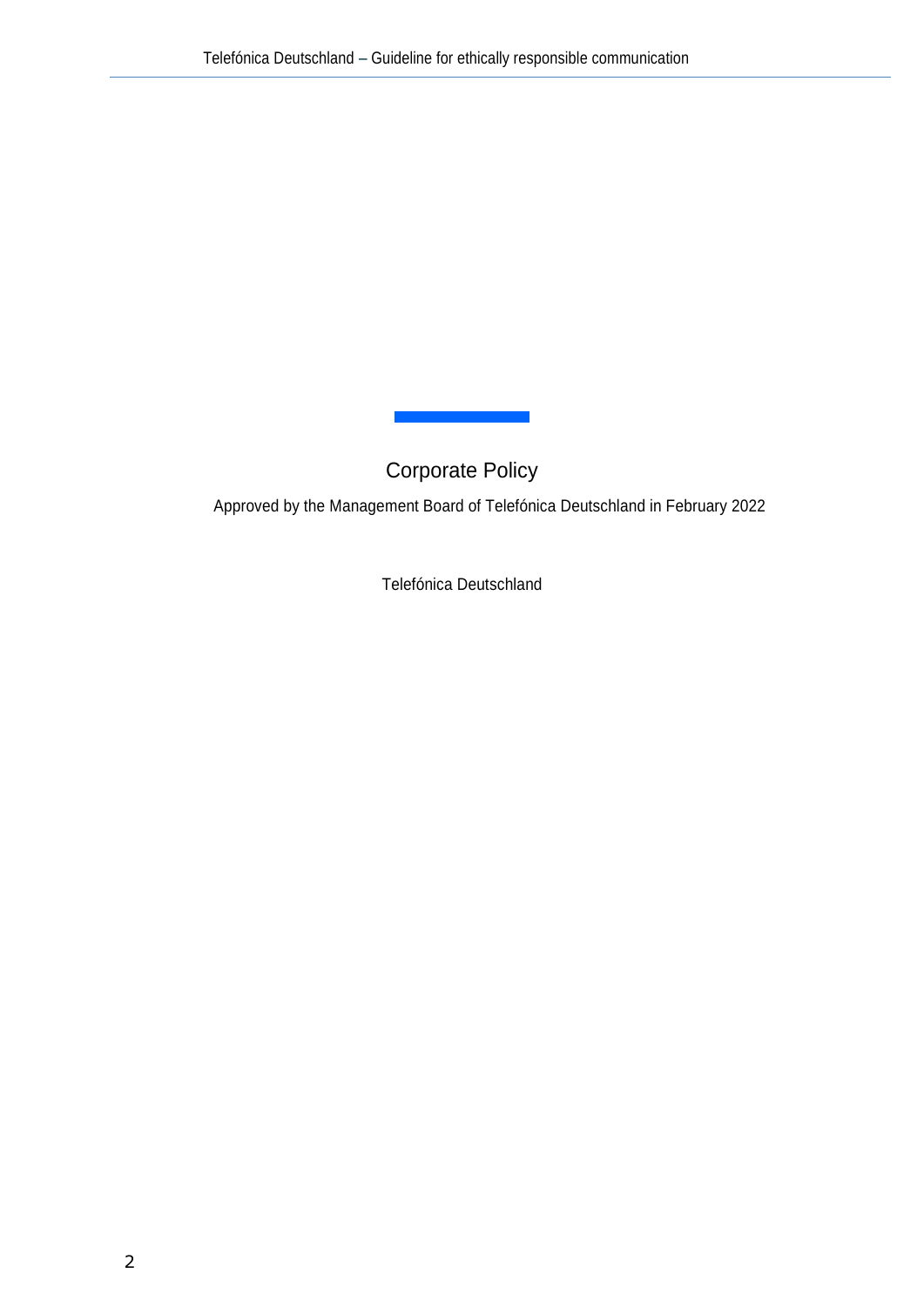## Index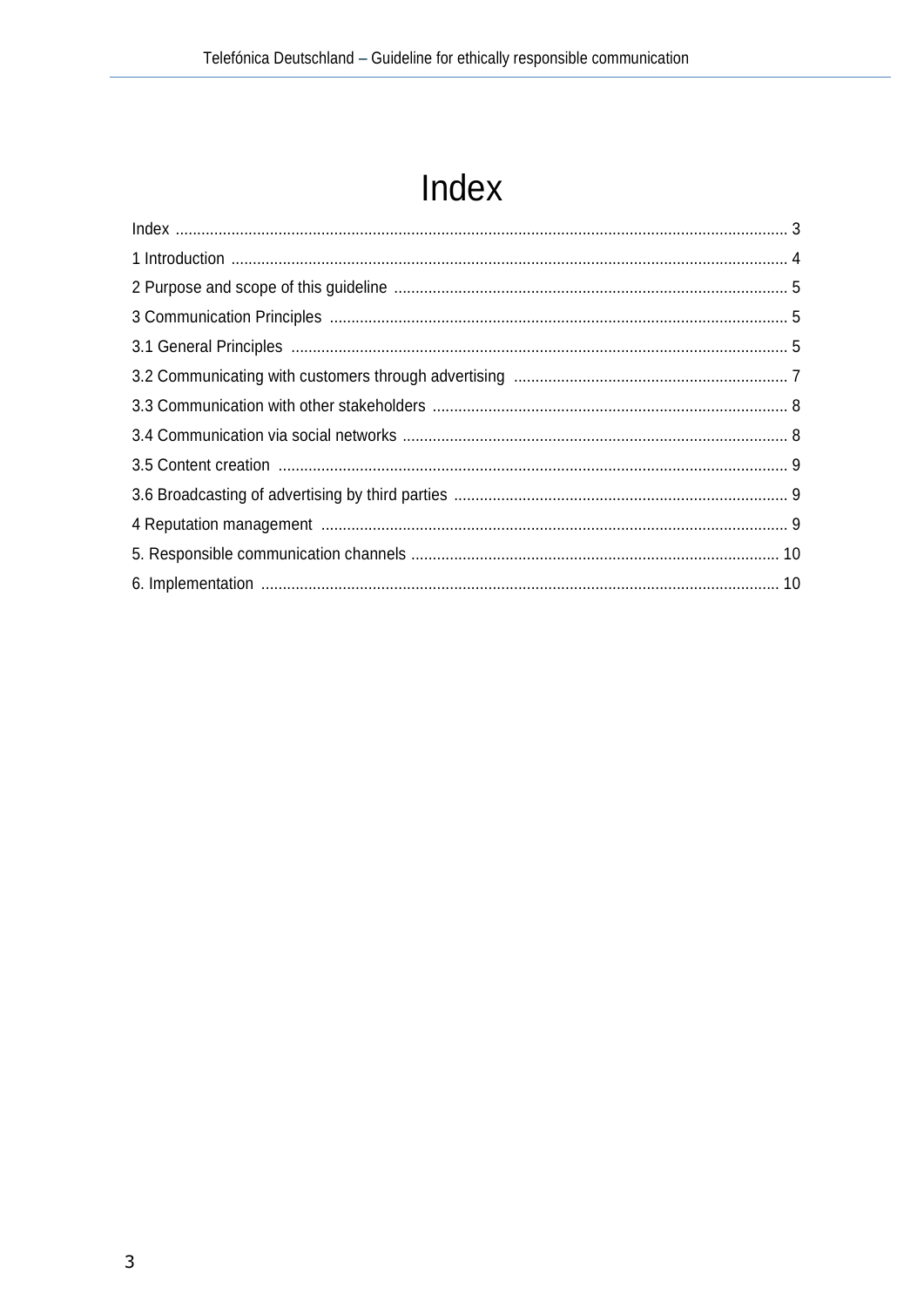### 1.Introduction

Communication has always been very important in the lives of people and businesses. With the advent of the internet, apps, social media, self-made content, etc., communication has increased exponentially. Telefónica Deutschland is a technology company dedicated to communication. We enable people to communicate in a streamlined and agile way - and we also create content ourselves.

People's need to communicate, consume and generate content has also grown: people want to continuously communicate and connect using mobile applications to be entertained as well as to find out what is happening in the world in real time. The increased importance of communication has improved our lives and made them much easier. At the same time, it has also led to concerns in society about ethical principles - towards all those who enable communication, operate communication channels and generate content.

Telefónica Deutschland is aware of the dilemma that constant connectivity brings and takes its responsibility in this area through its business principles. These serve as a guideline for our employees and partners on how we conduct our business. In terms of responsible communication, we follow these principles:

As a company, we democratise access to sustainable digitalisation to create a better everyday life for all. In doing so, we promote freedom of expression, pluralism, diversity and advocate for inclusion, education and truthful information. As a company that is not only committed to facilitating communication, but also generates cultural, sporting, promotional, entertainment, educational as well as other content - which could have an impact and influence on society - we take responsibility by promoting responsible, ethical and quality communication.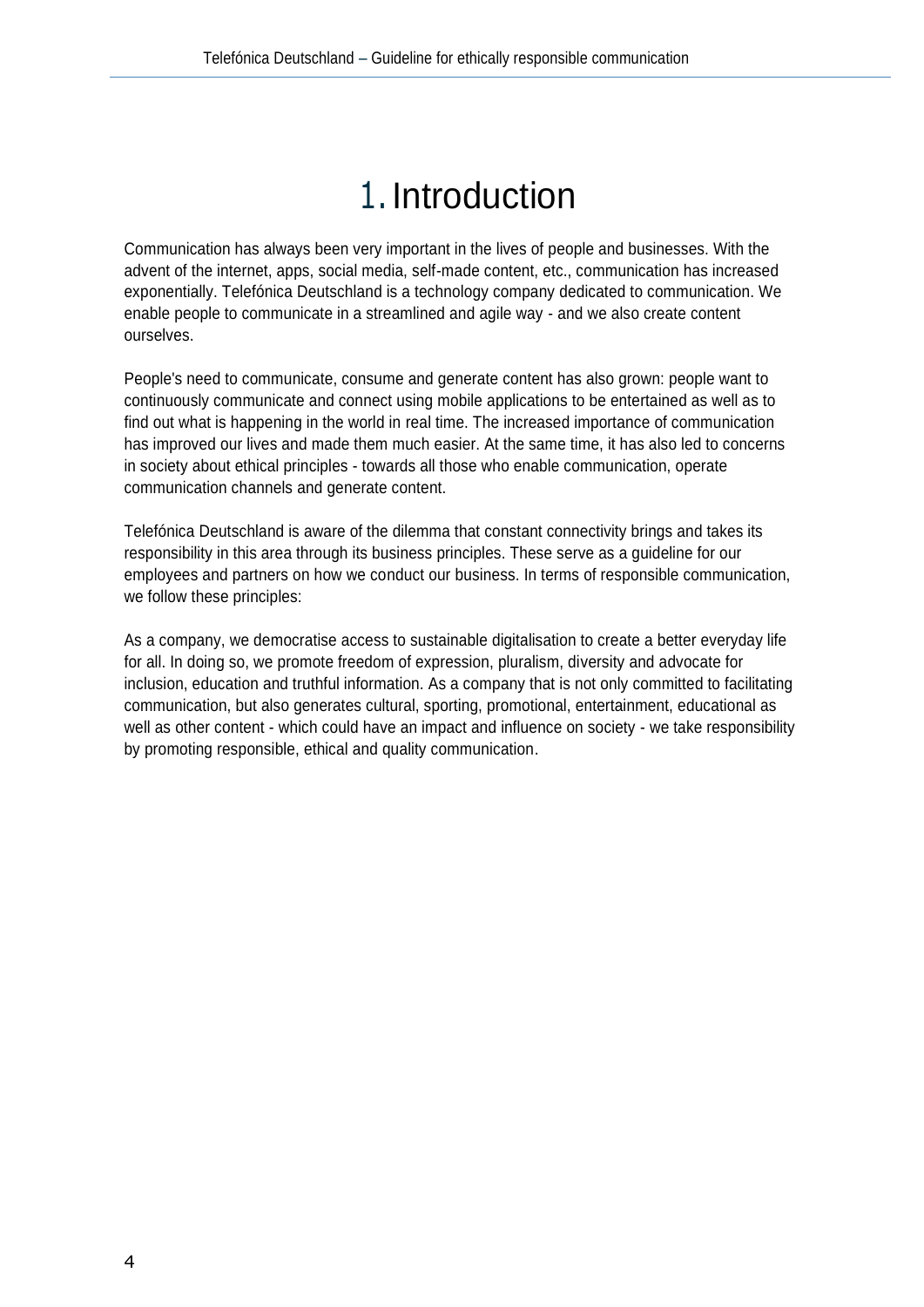### 2.Purpose and scope of this policy

The purpose of this policy is to set out principles of action for our company and our employees in relation to our communication channels and content creation. These general guidelines set out an ethical framework for Telefónica Deutschland.

This policy constitutes a corporate policy and as such is to be applied in all Telefónica Deutschland companies.

### 3. Communication principles

#### 3.1 General principles

As a general rule, Telefónica Deutschland promotes communication in accordance with the following principles:

Lawfulness: when we communicate content (whether our own or others'), we promote and respect compliance with the national and international laws that apply to us - in particular the human rights internationally recognised by the "United Nations Universal Declaration of Human Rights", as well as the laws on the protection of intellectual property and data protection. Furthermore, we do not communicate content that incites unlawful behaviour, violence, discrimination or exclusion based on gender, religion, race, economic status, education, political or sexual orientation.

Integrity and transparency: We are honest and respectful in our communications as well as in our content and always strive to avoid omissions, ambiguities or any other form that could lead to error or deception.

Neutrality: We do not position ourselves politically as a company and promote freedom of expression within the regulatory framework to which we are subject.

Gender-inclusive language: We set an example against discrimination and for more equality and tolerance in everyday life - and want to make diversity visible in language as well. Therefore, we pay attention to gender-inclusive language in (official) communication at Telefónica Deutschland.

**Protection of minors:** We feel a special obligation towards children and young people and are guided by UNICEF's Children's Rights and Business Principles as well as the current legal situation in Germany, in particular the Interstate Treaty on the Protection of Minors in the Media. Compliance with the important legal requirements for the protection of minors in the media in Germany is our top priority. Our communication does not interfere with the individual rights of children (honour, privacy and self-image). We ensure that it does not have a negative impact on the rights of the child and help to protect children and young people from content and communication that could cause them physical, moral or psychological harm. The use of stereotypes and the portrayal of unrealistic or sexualised body images, for example, leave a stronger negative impact on children, so these are generally avoided.

We also refrain from depicting children and young people in dangerous situations. In our product labels, we provide parents with all the information they need to exercise their children's rights in a precise and easy-to-understand manner. We do not exploit the special relationship of children and adolescents to persons of trust (e.g. parents, teachers) or the gullibility and inexperience of children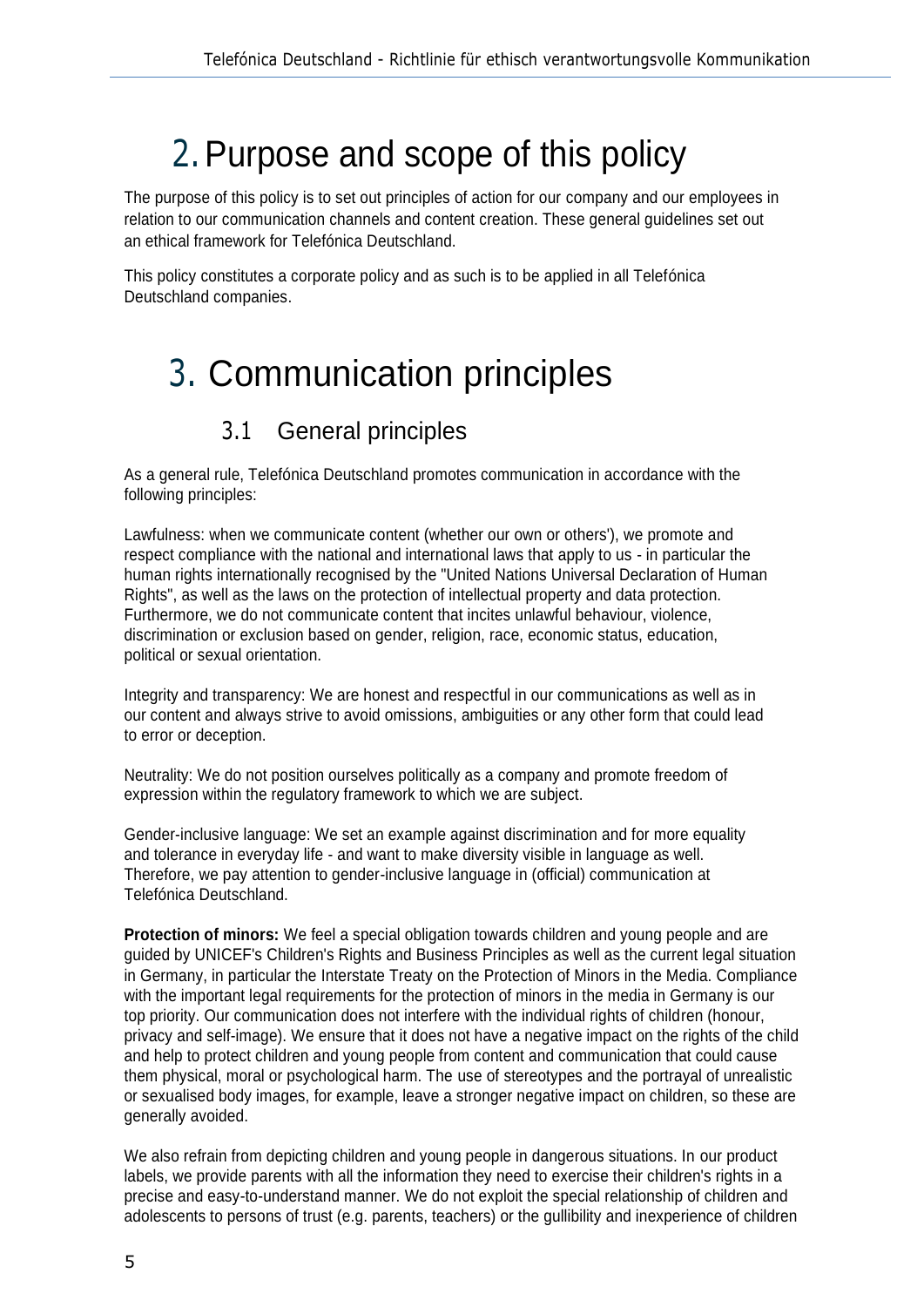and adolescents. In our communication, children and young people are not directly encouraged to persuade others to buy a particular service or product. We also cooperate with child protection initiatives, such as the removal of child pornography content - if permitted by the country's legislation - as well as initiatives that promote the responsible use of technology by children.

**Sustainability:** As a digital group, we use digitalisation to achieve sustainability goals. We also implement this consistently in our communication:

- Digital by Default" applies to our work; we therefore work digitally whenever possible. In this way, we reduce business trips as well as commuting to the workplace and thus make an important contribution to  $CO<sub>2</sub>$  reduction.
- We shift press events, press meetings and roadshows to the digital space as far as possible. In this way, we improve our own carbon footprint and make it possible for our dialogue partners to do the same.
- Wherever possible, we avoid printed communication materials and thus reduce paper consumption.
- We aim to provide our clients with barrier-free access to our digital communication channels and content at all times.
- We centralise the storage locations of digital content (images and videos) to keep data volumes and energy consumption as low as possible.
- We use a digital editorial tool that supports our communication staff in their remote work and at the same time ensures maximum transparency in communication planning and implementation. This also enables us to better meet the requirements of quality audits as well as data security and protection.
- We promote the digital competence of our communication staff with training courses.
- We use our social media guidelines to teach employees how to use social media.
- We work in diverse teams.
- We participate as a division in corporate activities for social purposes.
- Of course, we also oblige our suppliers including production companies, communication agencies and business clients - to comply with sustainability aspects as part of our purchasing guidelines.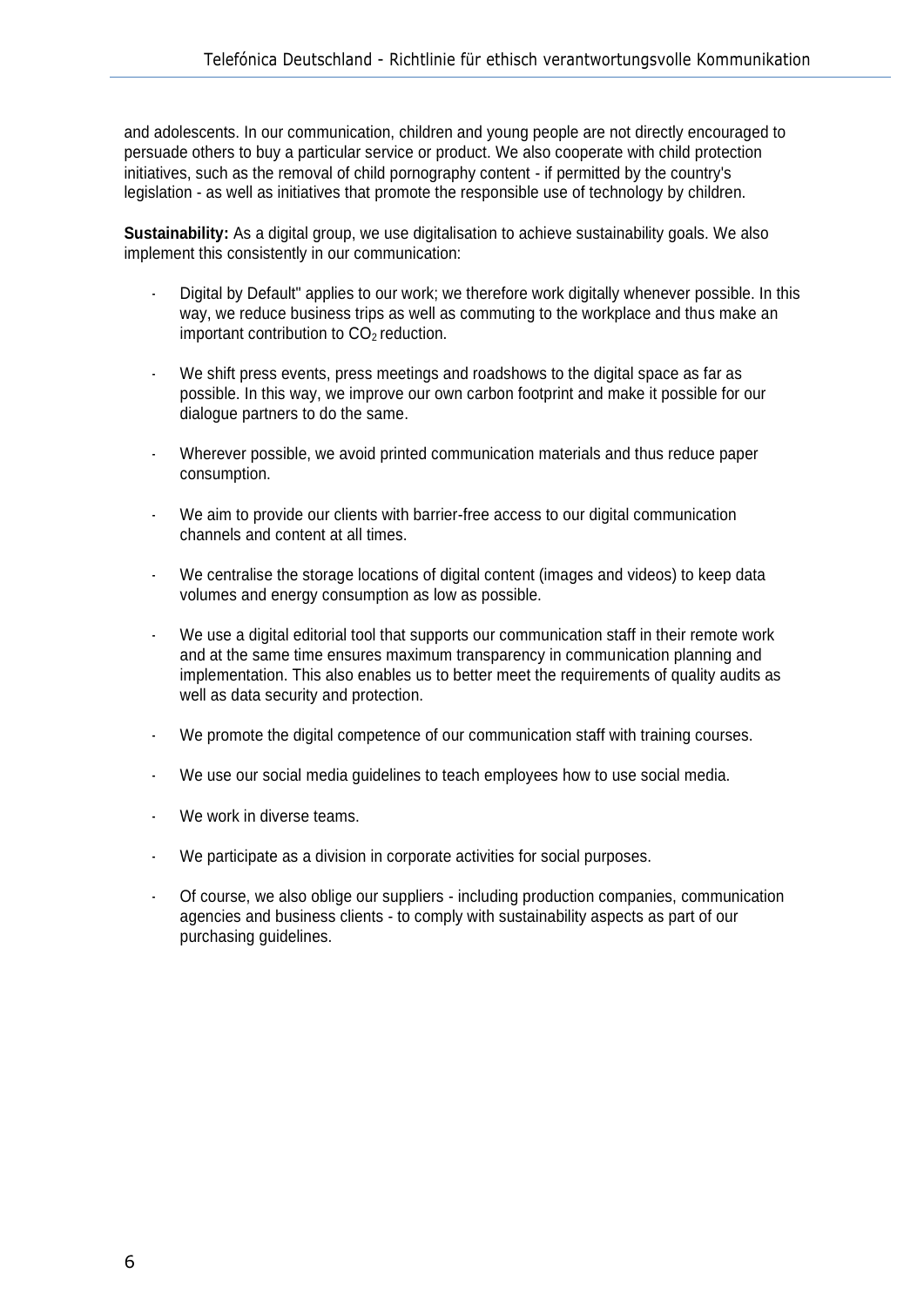**Responsible use of resources:** We focus on the economical, efficient use of materials, always switch to reusable materials and to alternatives that conserve resources (e.g. recycled paper).

**Economy:** Do we really need the advertising materials? Can digital alternatives be used?

- Wherever possible and sensible, we replace printed material with digital alternatives.
- We reduce promotional items that contain electronics.

**Reusability:** Are there promotional materials that can be reused or can at least recycled materials be used?

- For printed material, we use environmentally certified paper (e.g. FSC) whenever possible.
- Wherever possible and sensible, we avoid using plastics and prefer recycled material.

#### **Resource conservation and minimum social standards for new purchases: We comply with minimum standards for new purchases.**

- When producing advertising materials, we always pay attention to comprehensible social and ecological sustainability aspects. Wherever possible, we source promotional products in Europe to avoid long transport routes and ensure minimum standards of working conditions.
- When selecting promotional items, giveaways, textiles, vehicles, services, event locations, electrical / electronic equipment for competitions, elements of interior design, catering, etc., we observe the specifications of our ["Supply Chain Sustainability Policy"](http://www.telefonica.de/supply-chain-sustainability-policy-en).
- We clarify and document the legal issues that arise for promotional materials (obligations of manufacturers and distributors, labelling requirements, etc.) before ordering materials

#### 3.2 Communication with customers via advertising

In our communication with customers, we try to ensure that the information is complete, sufficient and detailed. We avoid technical language and - as far as possible - small print, and provide all the information necessary to understand the terms and conditions of our products.

We respect and promote the values contained in our Business Principles and our Diversity Policy. In this regard, the following applies to our advertising messages and sponsorships:

- Refrain from and prevent discriminatory communications and content in all our wording, images, documents, promotional and communication materials - both internal and external.
- Do not exploit the credulity of consumers.
- Do not compromise human dignity.
- Do not use messages or images that promote alcohol consumption, smoking, drug use, eating disorders or terrorism.
- Never incite hatred, violence or discrimination based on race, nationality, religion, gender or sexual orientation, or physical or mental disability.
- Use only neutral and non-sexist language.
- Do not encourage consumers to engage in illegal or environmentally harmful activities.
- Do not exploit children's naivety/glibness and ease of manipulation.

We always strive to avoid broadcasting Telefónica advertising campaigns on programmes or channels that are not in line with our values and business principles. We actively manage through appropriate tools and mechanisms not to place our advertising in the context of xenophobia,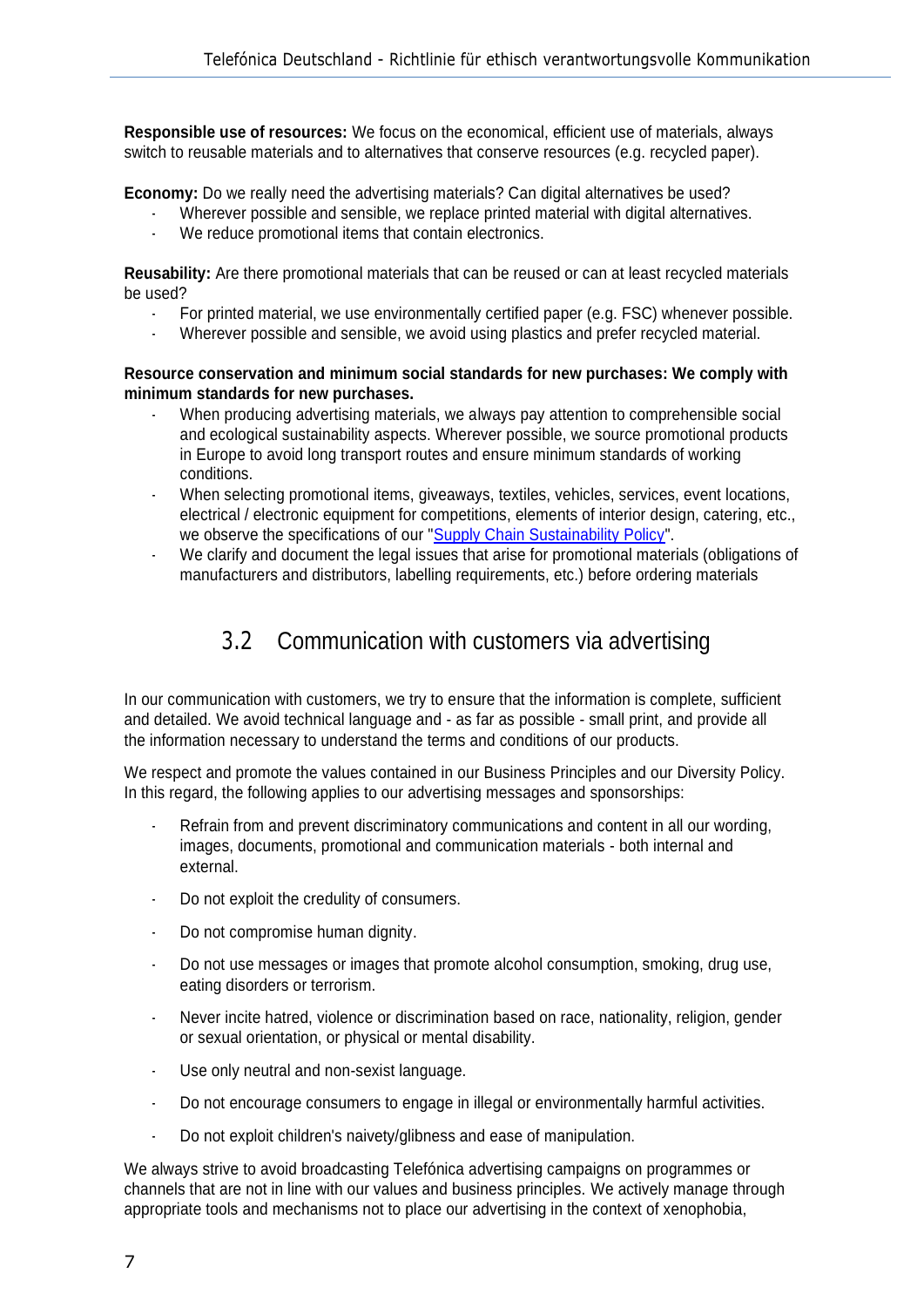discrimination, racism or hate.

These policies are reflected in our contracts with the advertising and media agencies we work with.

Further details on  $O_2$  brand communication can be found in the separate  $O_2$  Brand Policy.

#### 3.3 Communication with other stakeholders

We provide truthful, complete, timely and clear information in the reports we file with the relevant stock exchange regulators and in other public communications of the company.

Messages broadcast on behalf of Telefónica Deutschland and all its brands must reflect the official position of the company - personal opinions of employees or external representatives speaking on behalf of Telefónica Deutschland are not permitted. Those broadcasting the messages must be authorised to do so. In our social media guidelines, we provide assistance to employees and make it clear that social media profiles are operated privately and that extending company or brand content via one's own profile is therefore not an expression on behalf of the company.

We do not share information that is classified as restricted or secret. We adhere to the specifications in the Telefónica Business Principles.

### 3.4 Communication via social networks

We encourage the use of social networks for communication with customers and society in general, as they are an essential tool for active listening and a trusting relationship with consumers.

When communicating via social networks on behalf of Telefónica Deutschland and all its brands, the following rules must be observed:

- The communication principles described above also apply in social networks.
- In particular, we do not transmit any messages that are insulting or defamatory towards employees, customers or other groups.
- We also do not transmit content that intimidates, harasses, insults or threatens any person or organisation.
	- o Furthermore, the applicable social media guidelines of Telefónica Deutschland are followed.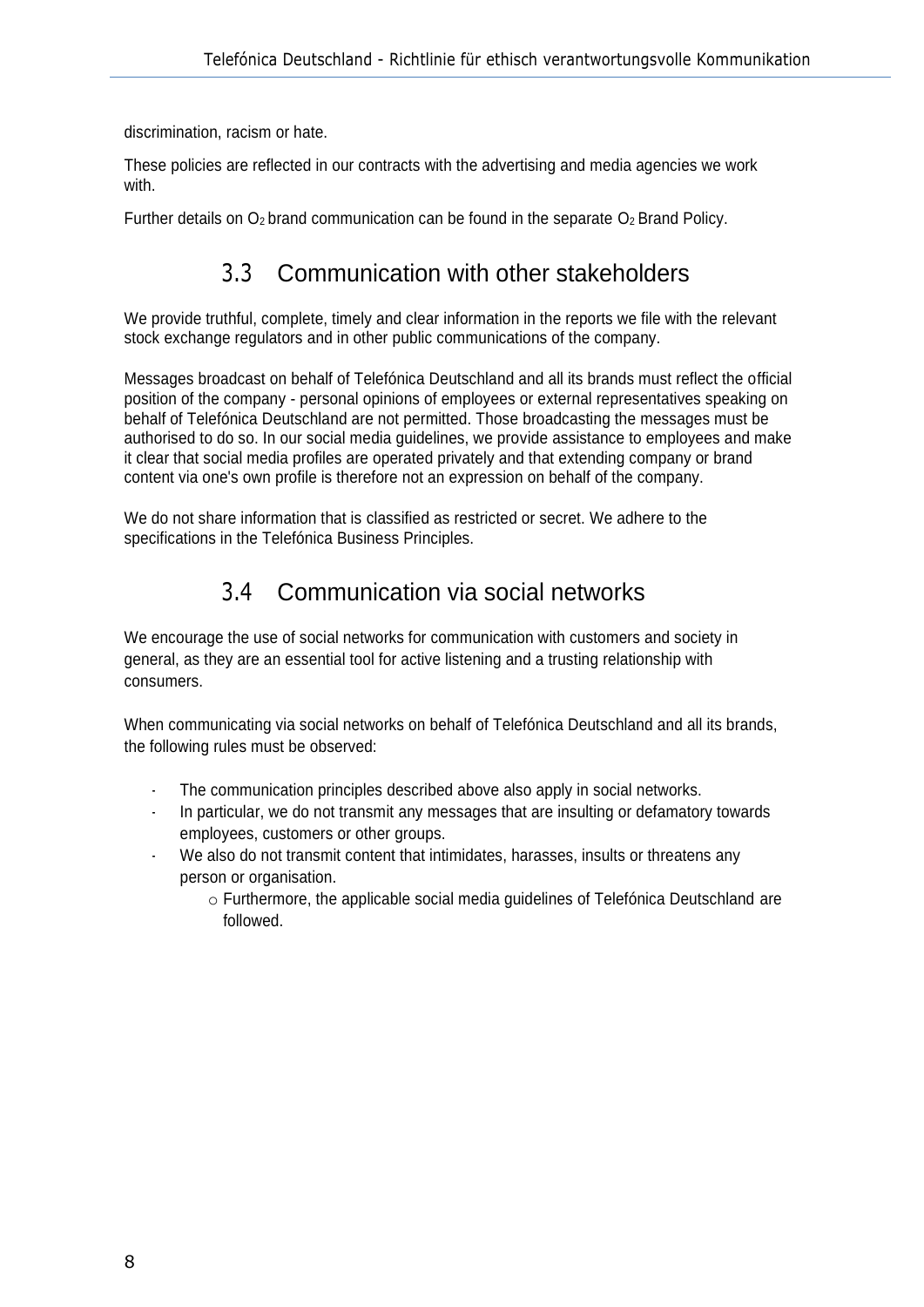#### 3.5. Content development

When we produce audiovisual content or make it available to clients, we are guided by the same general principles of legality, integrity and transparency, neutrality and the protection of children.

We refrain from anything that would encourage the consumption of tobacco, alcohol, gambling and junk food.

When selecting our cooperation partners from the fields of art, music and film, we respect artistic freedom, which must necessarily remain within the legal framework and could take place in the same way in publicly accessible media.

We promote the values set out in our Principles of Responsible Business, such as diversity, integration of people with all kinds of impairments and the protection of the environment.

#### 3.6. Broadcast of third party advertising

We ensure that the third party advertising we broadcast:

- does not contain messages that incite discrimination, hatred, violence or illegal
- illegal behaviour.
- Is appropriate to the age rating of the content to which it relates.
- respects codes of conduct and self-regulation relating to the advertising of particular goods or services.

### 4.Reputation management

When a situation arises that may negatively affect the reputation or image of the company or one of its brands, we follow our crisis management system. The Communication Director (or the person responsible for communication) initiates the process.

When the decision is made to classify a situation as a crisis, a multidisciplinary - according to the communication subject matter - crisis team is convened. The crisis team will:

- Analyse the risk situation and its potential impact.
- Design and implement a communication strategy aimed at mitigating the negative impact on the company's reputation, assigning a specific role to each department involved.
- Report to the board as often as the board deems necessary.
- - Conduct a retrospective analysis with the aim of avoiding this risk and improving communication management regarding this type of crisis in the future.